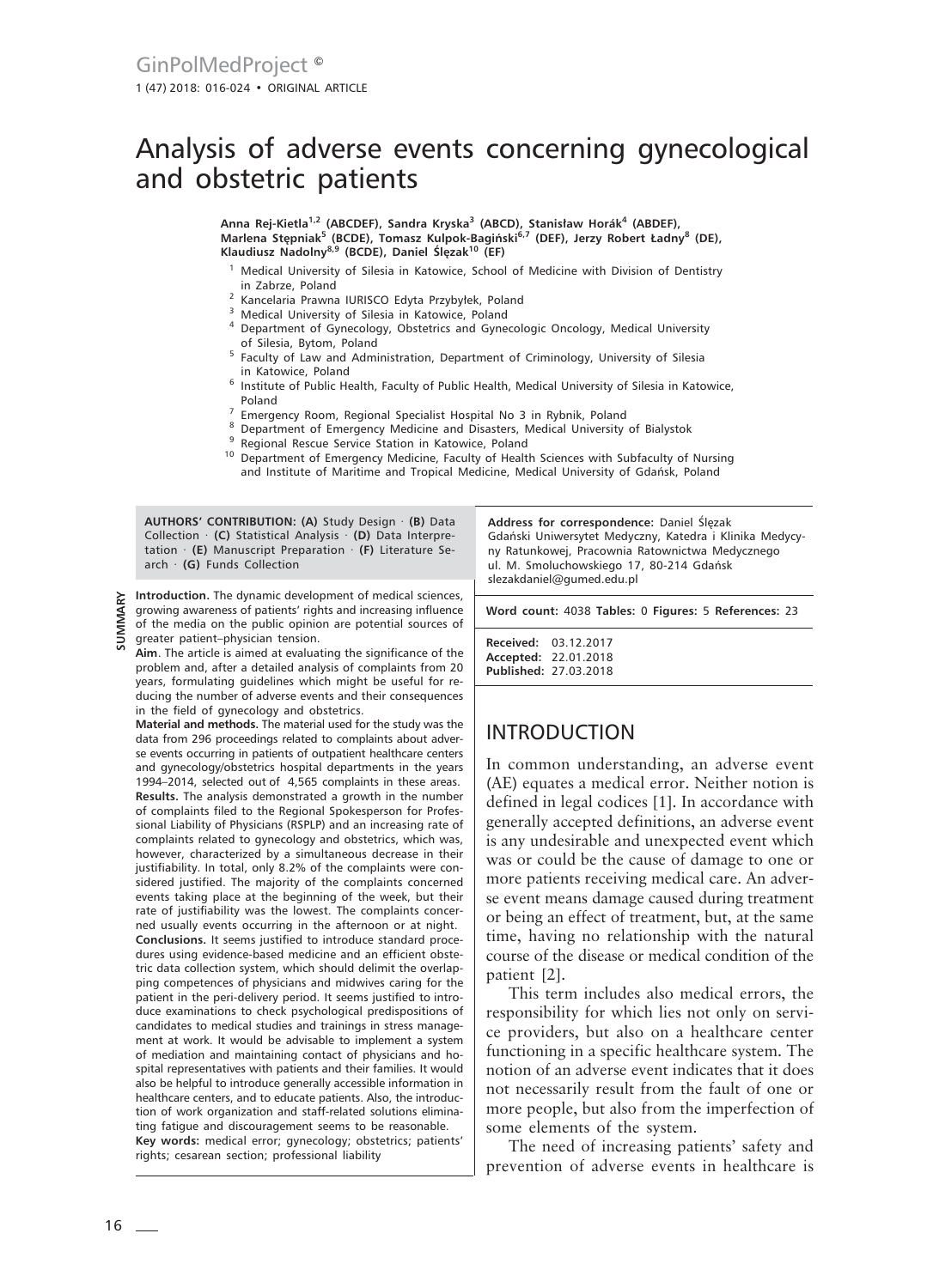pronounced by the documents of the World Health Organization (WHO), the Council of Europe and the European Union (EU). For example, they state that:

- the problem of adverse events has been reported as an important factor causing failures in medical care and increasing healthcare costs, which was published in the WHO resolution from 2002. The Member States were obliged to become aware of the scale of the problem, which may have a significant impact on their healthcare policy, and to introduce appropriate preventive measures. Moreover, the WHO initiated the World Alliance for Patient Safety [3].
- in the Luxembourg Declaration of Patient Safety of 5th April 2005, the European Commission (EC) for the first time presented practical activities aimed at increasing patient safety. Simultaneously, the EC emphasized the need for implementation of these activities in everyday practice and more efficient proceedings in the case of errors.
- the document called "Patient safety as a European challenge" signed in Warsaw on 15th April 2005 declares the need for development of appropriate programs on the national and international level.
- the Council of Europe (2006) recommendation emphasizes the need for improved patient safety and prevention of adverse events. This document contains elements concerning both the healthcare policy and medical practice.
- the recommendation of the Patient Safety and Quality of Care Working Group for the High Level Group on Health Services and Medical Care of the EC (2007) concerns the improvement of EU patient safety.
- the EU Council Recommendation (2009/C 151/01) on patient safety, including the prevention and control of healthcare-associated infections indicates that insufficient safety level is a serious health issue and a significant financial burden in the case of limited funds for healthcare. In some countries, activities aimed at registering adverse events as part of healthcare quality improvement programs have been given an adequate statutory and financial support. In Poland, these issues are regulated by the Act on Accreditation in Healthcare of 6th November 2008 [4].

As it can be concluded from the aforementioned documents, the way of understanding AEs is crucial from the perspective of designing prevention systems in healthcare. Adverse events are an omnipresent element of treatment and therapy. However, each state should individually undertake all steps and implement all procedures aimed at the minimization of their occurrence, and especially their repeatability.

The causes of adverse events related to physicians or other medical staff may be observed mainly in the complexity of treatment procedures, existence of hidden problems in the system as well as the lack of proportion between the progress in medical technology and opportunities for systematic training for physicians and other medical staff. On the other hand, individual human factors contributing to the occurrence of these events include general imperfections of human nature, such as committing errors during simple activities, health and fitness of the physician, cognitive errors, particular traits of personality and behavior [5].

#### AIM

The article is aimed at evaluating the significance of the problem and, after the detailed analysis of complaints from 20 years, formulating guidelines which might be useful for reducing the number of adverse events and their consequences in the field of gynecology and obstetrics.

### MATERIAL AND METHOD

In relation to the increasing patient–physician tension and quick development of medical sciences, it seems necessary to introduce new solutions aimed at prevention of adverse events in gynecology and obstetrics and mitigation of their effects, for both patients and medical personnel. The article evaluates the significance of the problem and formulates guidelines which may contribute to a reduction of the number of adverse events and their consequences.

The material used for the study comprised data concerning adverse events in patients of outpatient healthcare centers and gynecology and obstetrics hospital departments in the years 1994–2014. These were archival data with final and binding decisions of the Regional Spokesperson for Professional Liability of Physicians (RSPLP), archival cases that, by the RSPLP's decision, were referred to court with a motion for punishment as well as reports of the RSPLP. In the years 1994–2014, the RSPLP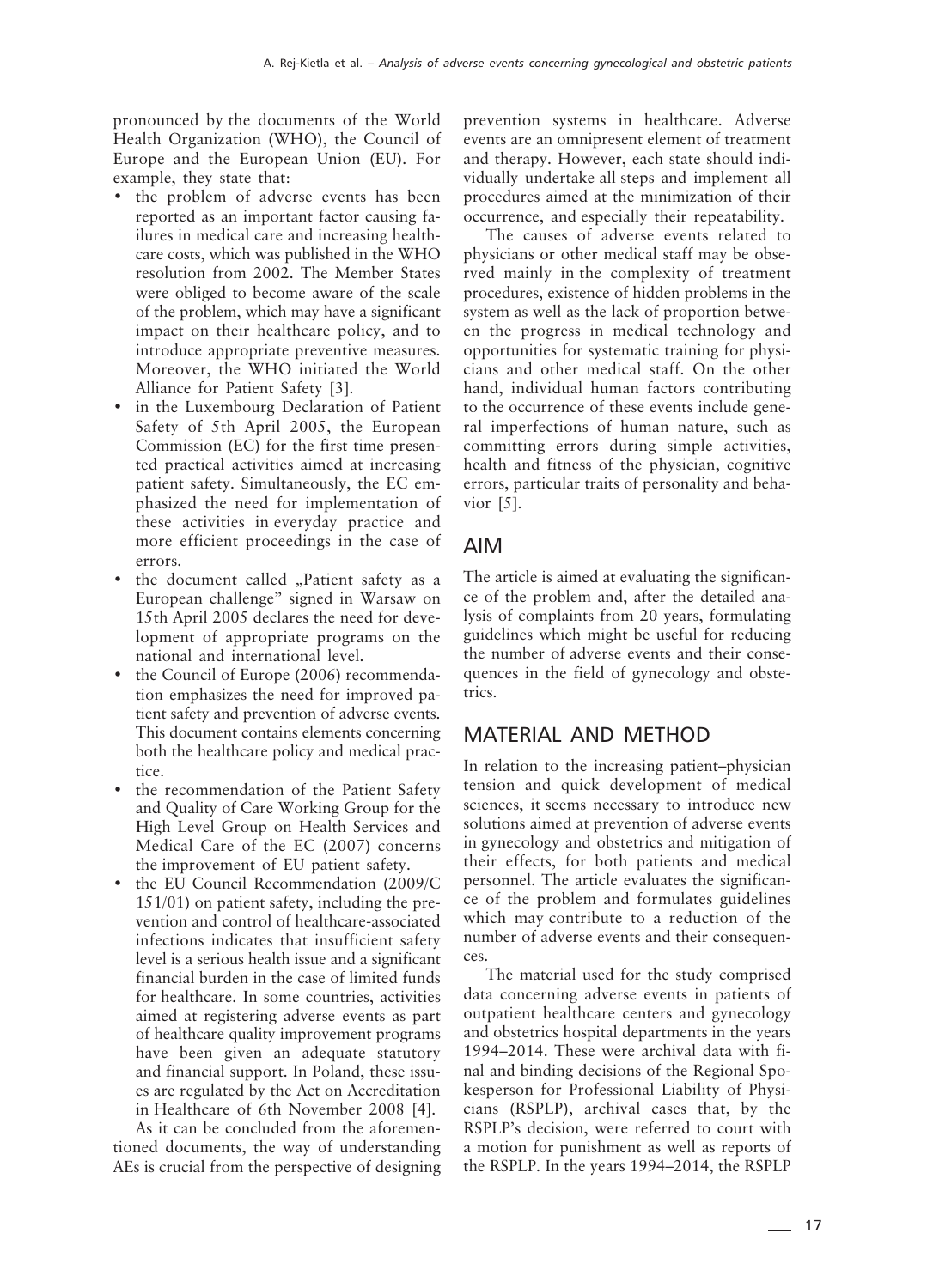received 296 complaints related to gynecology and obstetrics, 205 of which were subjected to a more detailed analysis, while the rest was referred by the RSPLP to other competent institutions. The study involved the analysis of the most important factors of each adverse event, its participants and consequences.

#### RESULTS

Using the demographic data published by the Central Statistical Office of Poland for the years 2002–2013 (as of 31st December), the authors calculated the ratio of complaints related to gynecology and obstetrics to the whole population of women living in the Silesian Province (Fig. 1).

It was observed that in the years 1994–2014 the number of complaints made to the RSPLP in relation to all medical disciplines systematically increased. The greatest number of complaints was reported in 2013 (Fig. 2). The observed trend was statistically significant  $(R=0.709)$ p=0.0002). The frequency of complaints related to gynecology and obstetrics made to the RSPLP in the years 1994–2014 in relation to all complaints made to this institution is presented in Fig. 3 and 4.

In the analyzed period, an increase in the number of complaints related to gynecology and obstetrics was observed. The trend was statistically significant  $(R=0.726 \text{ p}=0.0002)$ . The ratio of complaints related to gynecology and obstetrics to complaints in all medical disciplines also exhibited a statistically significant growing trend. It is worth adding that in the years 1994–2000 the RSPLP did not refuse to start investigation in any case related to this medical discipline (Fig. 5). However, in the years 2001– 2013 a significant downward trend in the number of initiated explanatory proceedings was observed  $(R = -0.715, p = 0.0004)$ .

The analysis of the ratio of complaints resolved by referral with a motion for punishment to the cases for which explanatory proceedings were initiated does not show in the years 1994– 2013 any significant growing trend in the percentage of complaints resolved by a motion for punishment (R=0.085, p=0.7140).

In the sample of analyzed complaints related to gynecology and obstetrics, a minor prevalence of obstetric cases  $(n= 114)$  over the gynecological ones (n=91) was observed. The cases concerned breaches of the patients' rights (20.5%), death (19%) or perinatal injury of the fetus/newborn baby (19%), injury to the reproductive organs (18.5%), removal of the reproductive organs (7.8%), other peri-delivery injury of the patient (6.3%), death of the patient (3.4%), falsification of medical records (3.4%) and illegal abortion (1.5%).

Out of all reported complaints, almost one third applied to primary care hospitals (32.7%). One-fifth of the complaints concerned adverse events taking place in private medical practices (20%), and slightly smaller numbers of events happened in tertiary care (19%) and secondary care hospitals (16.6%). The cases related to

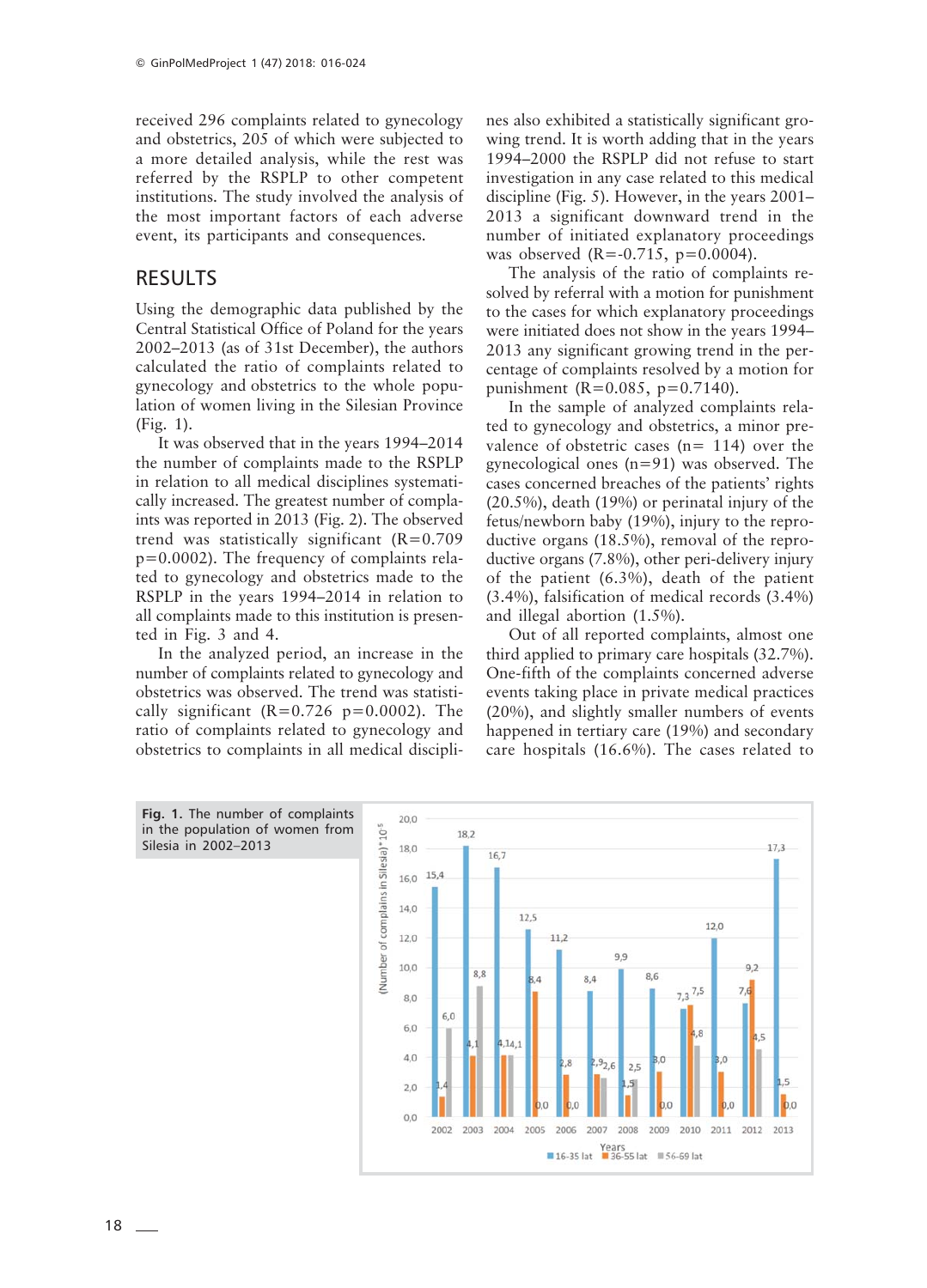private clinics, outpatient healthcare centers and emergency care stations were only a few percent of all complaints (4.9%, 3.9% and 2.9%, respectively). Every second complaint related to an event taking place in emergency care stations (50%) and every tenth complaint related to private medical practices were considered a medical error.

The number of justified cases slightly increased with the hospital referral grade. None of the complaints about events taking place in private clinics and outpatient healthcare centers was deemed justified.

The analysis of the days of the week on which the reported adverse events occurred showed that most complaints concerned events happening on Tuesdays (33.7%) followed by Mondays (18%) and Wednesdays (16.6%). Complaints concerning events from the second half of the week (Thursday and Friday) were a bit less frequent (12.2% each). Complaints related to events happening at the weekends were relatively the rarest (Saturday 5.4%, Sunday 2.0%). None of the complaints related to Monday was considered justified. The reported events happening from Tuesday to Friday were



1998

Year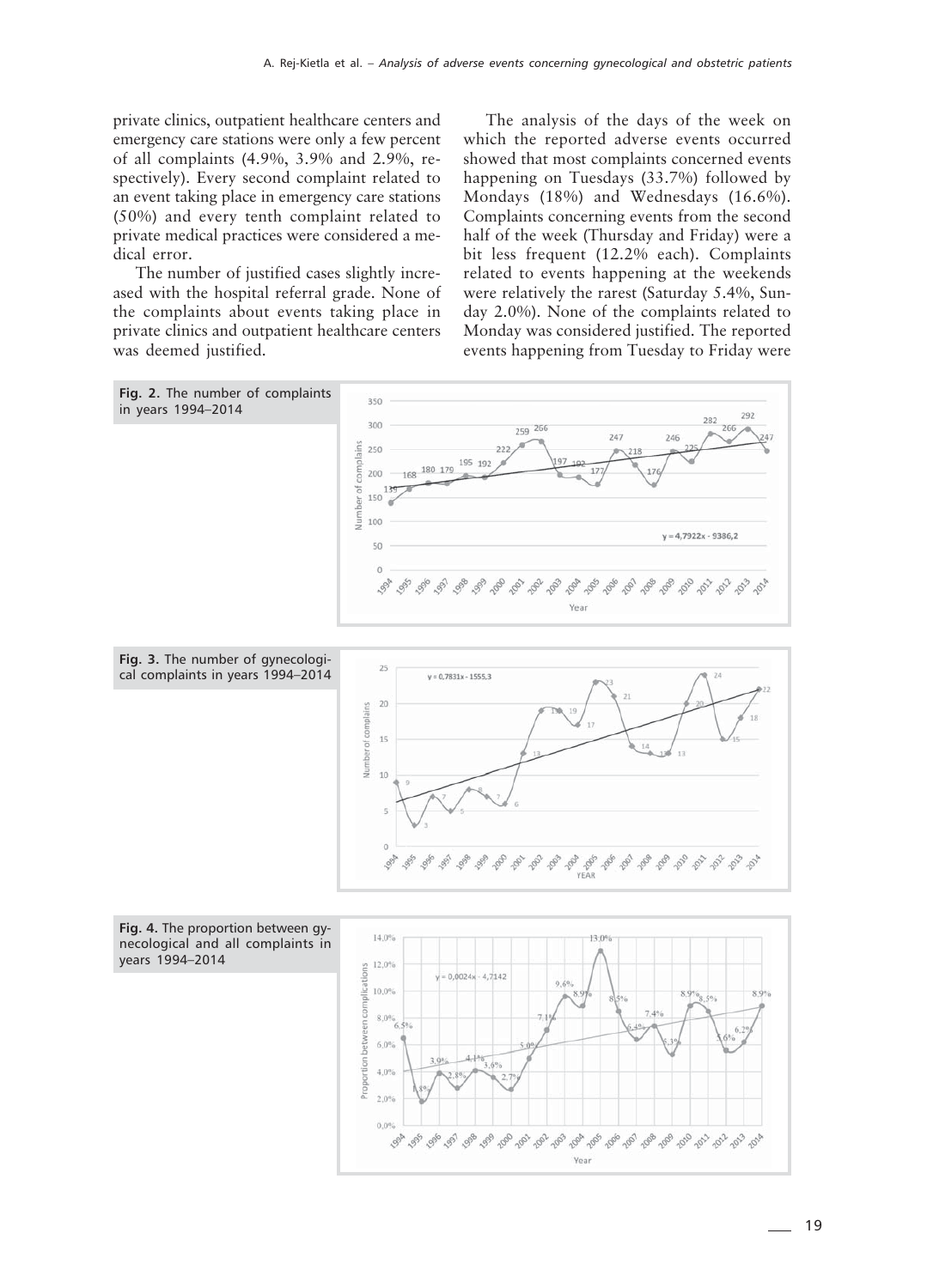considered justified with variable frequency (from 4.8% to 22.7%) while the ratio of justified complaints about adverse events happening at the weekend was 21.4%.

It is also worth emphasizing that almost a half of the analyzed complaints concerned adverse events taking place at night (46.67%) while the lowest number of complaints (13.33%) was related to events occurring in the morning.

It was observed that in the years 1994–2013 there was a statistically significant growing trend in the number of complaints related to a breach of patients' rights ( $R=0.726$ ,  $p=0.0002$ ). Most frequently, these complaints concerned infringement of the right to intimacy and dignity (54.8%), right to access to medical records (16.7%) and confidentiality of the patient-related information (16.7%). The breach of the right to information was the cause of 11.9% of the complaints in question.

In the course of the proceedings concerning the complaints related to gynecology and obstetrics (including withdrawn complaints – 7.8%), a vast majority of them (81.5%) was dismissed as unfounded. The staff proved guilty was punished with a warning (5.8%), prohibition from the pursuit of the profession (1.0%) or a reprimand (0.5%). In 3.4% of the cases, the proceedings are in progress in a common court.

#### **DISCUSSION**

The analysis of the authors' own research and literature data [6,7] indicates that out of many medical disciplines burdened with the suspicion of a medical error, most cases concern procedural disciplines, including gynecology and obstetrics. The opinions of the Institute of Forensic Medicine of the Silesian Medical Academy (currently: Medical University of Silesia) evaluating the conduct of physicians indicate that gynecology and obstetrics is one of the medical disciplines with the highest rates of acknowledged medical errors [8]. The authors' own research showed a continuous growth of the number of complaints related to this discipline. This is confirmed by the results of the studies by Jaworski [9] and Zajdel [10]. The aforementioned growth is not characteristic of Poland, but is observable also in other European countries. Kaczmarek and Marcinkowski [11] compared Polish growth tendencies with the British ones. According to their studies, an average annual increase in the number of complaints in the UK is 17% while in Poland it is approximately 14%. The growth results mainly from failure to observe the patients' rights, for example by hindering access to medical procedures and medical records, and providing information about the health condition in a way not clear enough to the patient. Furthermore, Kaczmarek and Marcinkowski [11] observed that the main cause of making a complaint is the breach of the rules of the Medical Ethical Code by the physician. This has been shown also in this study.

Both the study and official decisions and rulings indicate that the number of cases related to evaluation of the correctness of the physician's conduct has been continuously growing in Poland in the recent years. The authors' own research indicates that the complaints are filed mostly by young women, in the age group 16–35, with higher education, which is probably related to their greater awareness and knowledge of their rights as patients. On the other hand, the increase in the number of complaints is clearly related to the growing

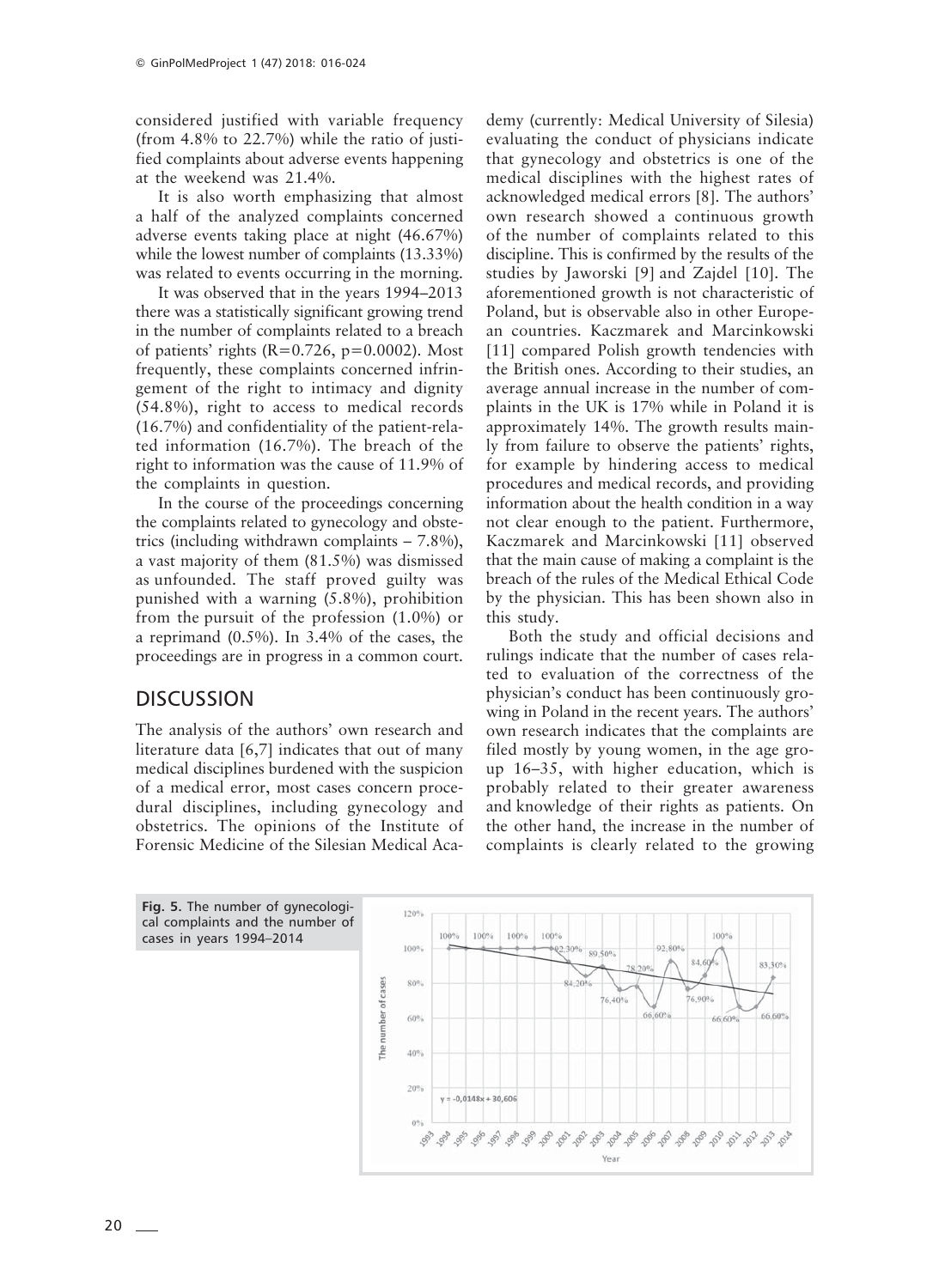dissatisfaction of patients with the solutions introduced in the healthcare system.

Chowaniec et al. [8] explain that excessive and unjustified complaints about physicians stem from the inability to distinguish between a treatment failure (and the consequent lack of an expected therapeutic effect) and a medical error, which is overused in the media that make premature accusations. The present study confirms such an assumption because as much as 91.7% out of 205 cases of complaints related to gynecology and obstetrics, which were selected for extensive analysis, were unjustified. Nasiłowski [12] suggests that outside the group of forensic medicine specialists, the term "*medical error*" is misunderstood. This applies both to patients and their relatives, and situations when the patient could not be cured or when complications limited the expected therapeutic effect.

In the years 1994–1997 and in the year 1999, no case was resolved by filing a motion for punishment to the Office of Professional Medical Conduct of the Silesian Region. The highest number of such motions was observed in the years 2002–2003 and 2006–2007. This goes in line with the results obtained by Kordel [13] in a study conducted on the basis of the cases of the Main Office of Professional Medical Conduct in which the largest numbers of motions were also filed in the years 2003 and 2006.

The literature review suggests that errors made in gynecological and obstetric procedures have various negative effects on health or life of patients, and that such situations are not rare, either in Poland or worldwide. Podciechowski et al. [14] estimate that every year in the USA more people die in hospitals due to negligence of medical staff than due to accidents (road and air accidents) or due to suicide, drowning and poisoning.

In 2009, the Polish National Health Fund financed about 8.3 million hospitalizations. Statistical studies conducted in this period showed that a medical error occurred in every tenth hospitalization, which means that the estimated number of events adverse to patients is very high and significantly exceeds the numbers reported to the RSPLP. According to Sandauera [15], out of 500 analyzed cases directed to the «Primum Non Nocere» Patients' Associations, approx. 80% were initially deemed justified. However, it must be taken into account that the lack of statutory obligation to monitor medical errors makes the actual number of errors unknown. According to various sources, every year in Poland there may be from several thousand up to 20 thousand adverse events. The authors' own research showed that among all complaints related to gynecology and obstetrics there were more cases concerning obstetrics than gynecology. This is similar to the results obtained by Chowaniec et al. [8].

The authors' own research showed that 54.8% of the complaints concerned the lack of respect to the intimacy and dignity of the patients. The vast majority of complaints (81.5%) related to gynecology and obstetrics (including withdrawn complaints – 7.8%) were dismissed as unfounded. The staff proved guilty was punished with a warning, prohibition from the pursuit of the profession or a reprimand. In a small percent of cases, common court proceedings are in progress. Kordel [13] indicated that the rulings are most frequently revoked (in 28.6% of all cases), and a warning is the most frequent form of punishment.

Proving a medical error to a physician or other medical staff is not easy, therefore imposing punishment is not a frequent phenomenon. It was repeatedly suggested that this may be an evidence for the unhealthy "solidarity" of physicians and the indifference of the medical environment to patients' problems. However, as it has been mentioned earlier in this article, also the correct understanding of a medical error or an adverse event should be taken into account.

The results of the authors' own research showed that the number of complaints related to gynecology and obstetrics differs depending on the location where the adverse event took place. The complaints were related mostly to public centers of low referral grade. None of the complaints about events taking place in private clinics and outpatient healthcare centers was deemed justified. This goes in line with the analyses of service quality in public and private healthcare. It is in specialist and private hospitals, and not in primary care hospitals, where we encounter an individual approach to the patient, which increases service quality and lowers the number of errors [16]. Kordel presents the results in a bit different way [13]. However, his analysis also proves that more errors are committed by physicians working in public healthcare centers.

Our study involved the analysis of the relationship between the number of complaints related to gynecology and obstetrics and the day of the week when the adverse event happened. The complaints related to events occurring on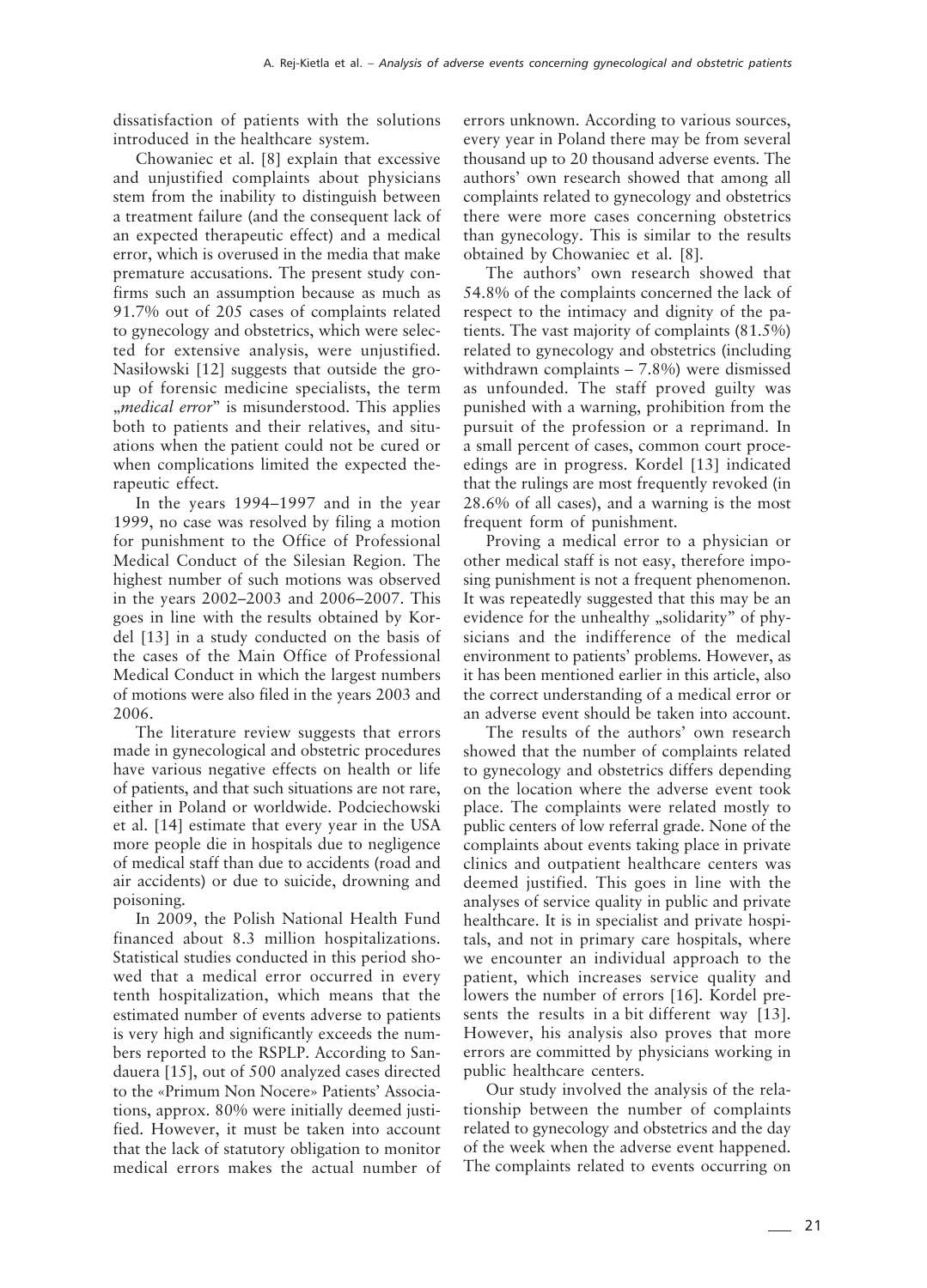the first days of the week constituted a majority of all analyzed complaints. Complaints related to events taking place in the second half of the week were a bit less frequent, while those related to events occurring at the weekends were the rarest. These results go in line with the studies which confirmed that most errors are made from Monday to Friday (86.8%) [17]. According to the structure of complaint classification, on weekdays patients have worse contact with the physician, which may make them feel treated in an automatic and impersonal way, without respect for their intimacy (often students are present during the examination) and are more prone to accuse the physician of "callousness and malice."

However, the results of the study conducted at the Medical University of Silesia are different, as 90% of adverse events from 88 analyzed cases took place during the weekends and holidays [8]. Probably, this applies to medical errors which were deemed justified, which are described in the following paragraph. The results of the analysis of the relationship between the number of complaints related to gynecological and obstetric events acknowledged as medical errors and the day of the week on which the event happened showed that no complaint related to an event happening on Monday was deemed justified. The complaints related to the events happening between Tuesday and Friday were deemed justified with variable frequency, while those related to the weekends were deemed justified in 21.4% of cases. The higher rate of justified complaints related to weekends may correspond to a growth in actually committed medical errors in this period. This is most probably caused by less experience of physicians on duty (often younger ones), worse diagnostic and therapeutic capabilities, difficulty in performing consultations and cooperation with other specialists as well as a lower number of medical and nursing staff.

The studies also show that the time of the day has an impact on the number of committed errors. Almost a half (46.67%) of the analyzed complaints concerned events taking place at night. The afternoons and evenings corresponded to 20% of complaints each. The smallest number of complaints concerned events taking place in the morning. This shows that fewer errors are committed during scheduled procedures and when the physician is not overworked or tired. The study by Landrigan et al. [18] confirms that by proving that the majority

of medical errors are a result of the lack of sleep.

Using foreign experiences may be useful for reducing the number of complaints by limiting the number of committed errors. Currently, the USA focuses on appropriate self-reporting of mistakes [19]. Every physician in a clinic should participate in regular meetings devoted to transmission of data about patients. Thanks to these meetings, physicians are more aware of the obstacles in ensuring appropriate care and therapy, as well as committed management errors. American authors indicate that such meetings are not burdensome and make younger, less experienced physicians cope better with critical situations they are exposed to [19]. Since 1999, the American Institute of Medicine (IOM) has focused on medical errors and adverse events because they take place quite frequently but are rarely reported, and above all they are not discussed with patients and their relatives. In the USA, the prevention of medical errors is also emphasized by universities. For example, the American College of Obstetricians and Gynecologists (ACOG) [20] stresses its long-term engagement in improving patients' safety and service quality by the codification of a set of goals which should be adopted by gynecologists and obstetricians in their practice. The gynecologists and obstetricians from ACOG are encouraged to implement these principles in the hospitals or other places where they work.

Currently, also the students of Polish medical universities are taught to pay attention to errors resulting from overwork or stress. The 6th year students (for example at the Medical University of Silesia) have courses devoted to various aspects of the problem of stress [21]. In situations involving uncertainty, which are challenging for normal problem-solving processes, the ability to tolerate unpredictability and maintain inner motivations become critical. The ability to cope with stress is extremely important in the situations involving the responsibility for the life and health of the patient and her child. Therefore, it would seem justified to introduce entrance tests or examinations checking the predispositions of the candidates to medical studies.

In the light of this study, which shows a large number of costly proceedings, it would be advisable to propose the introduction of a system which would not only consist in internal consultations of physicians regarding the problems of their professional environment, but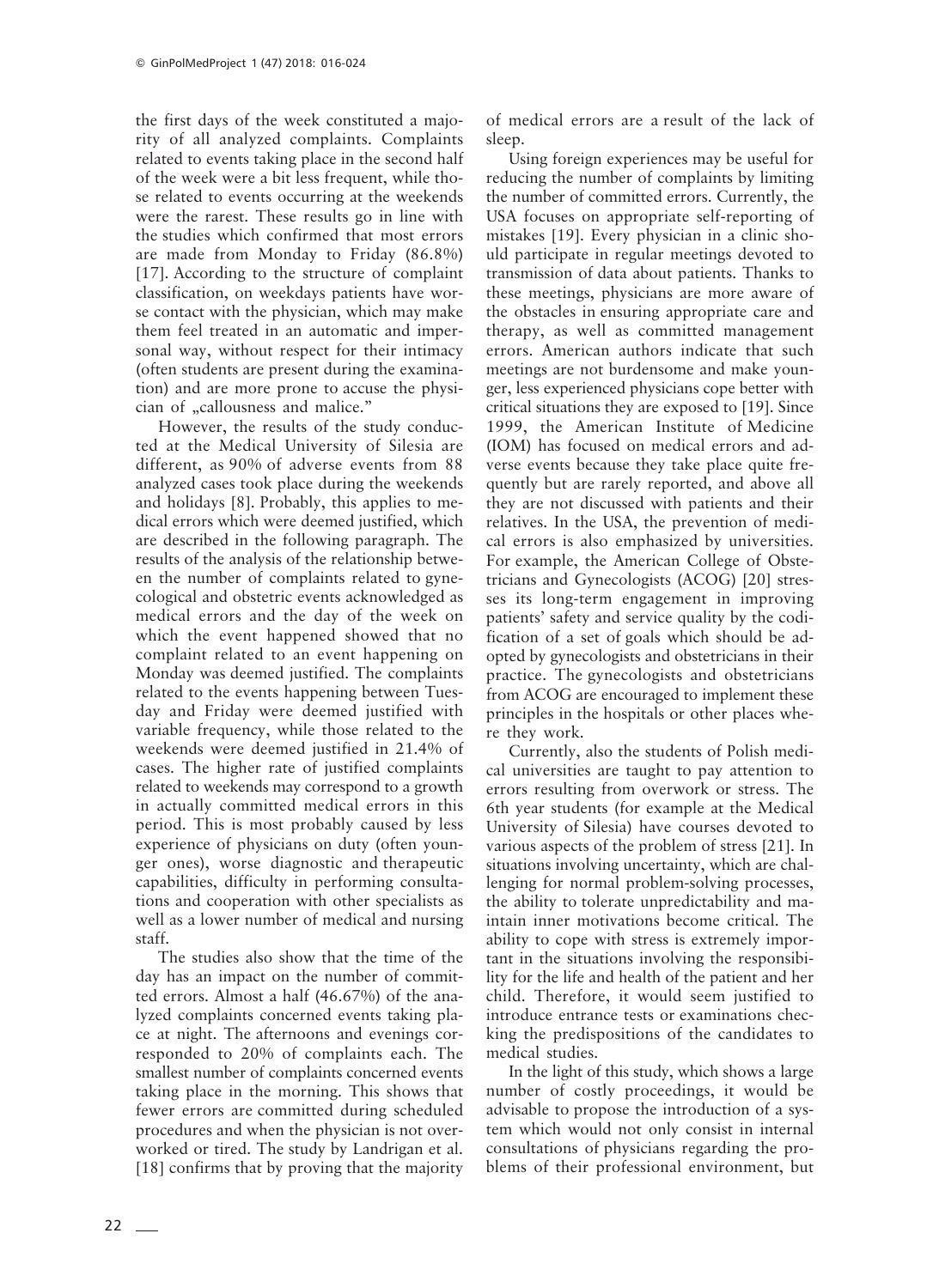also maintaining contact between physicians and hospital representatives with patients and their families. Gmurzyńska and Morek [22] recommend mediation proceedings which could lead to a compensation for an error. Mediation proceedings are a great future and opportunity for Offices of Professional Medical Conduct. They could relieve courts of less serious cases. Furthermore, mediation is conducive to widely understood social education and increase of the sense of justice. Such proceedings are characterized by voluntariness and confidentiality, and their purpose is to mitigate a conflict. This way, the patient or her family become an equal partner to a hospital in the proceedings. In the USA, the alternative methods of solving disputes and conflicts are jointly called Alternative Dispute Resolution (ADR) [22]. The spectacular development of ADR institutions in the USA was above all a practical reaction of institutions (including hospitals) to an increase in the costs of judicial proceedings. The USA, the father of contemporary mediation, has developed many types of mediation which have been introduced also in Europe. However, in Poland the relevance of mediation has been increasing only for the last several years. The development of mediation in our country results also from the recommendation of this type of dispute resolution by international organizations, such as the UN, the Council of Europe or the EU, which issues guidelines recommending the Member States to introduce and promote mediation also in civil proceedings [23]. Although not all cases can be mediated, Polish hospitals are gradually more and more convinced to this method of dispute resolution.

# **CONCLUSIONS**

- 1. There is a continuous increase of complaints related to gynecology and obstetrics, caused mainly by the greater awareness and knowledge of the patients' rights and the dissatisfaction of patients with the solutions introduced in the healthcare system. This tendency will probably intensify in the future, as the complaints were most frequently filed by young women with higher education.
- 2. Adverse events which were recognized as medical errors usually happened in "on-duty" conditions and were related to lesser experience of physicians and reduced possibility of using the full diagnostic and therapeutic potential and specialist consultations. Also, tiredness played an important role here.
- 3. The vast majority of the analyzed complaints related to gynecology and obstetrics were deemed unfounded. This shows that most patients do not differentiate between an adverse event, a medical error and a treatment failure.
- 4. It seems justified to introduce standard procedures for physiological labor using evidence-based medicine and an efficient obstetric data collection system, which should delimit the overlapping competences of physicians and midwives caring for the patient in the peri-delivery period.
- 5. Physicians should be trained in medical law and communication with patients more frequently and in a more efficient way.
- 6. Furthermore, it seems justified to introduce examinations checking psychological predispositions of candidates to medical studies and trainings in stress management at work.
- 7. It would be advisable to implement a system of mediation and maintaining contact of physicians and hospital representatives with patients and their families. It would also be helpful to introduce generally accessible information in healthcare centers and to educate patients.
- 8. Also the introduction of work organization and staff-related solutions eliminating fatigue and discouragement seems to be reasonable.
- 1. **Marczewska S.** Podawanie leków. Błąd zawodowy pielęgniarki. *Magazyn Pielęgniarki i Położnej* 2011;5:12-13.
- Lankosz-Lauterbach J. Grzechy nasze powszechne. Refleksja lekarza praktyka dotyczaca błędów w postępowaniu z pacjentem. *Bioetyczne Zeszyty Pediatrii* 2007;4:71- 77.
- 3. WHA 55.18/2002.
- 4. Polish Journal of Laws of 2009, No. 52, item 418 and No. 76, item 641.
- 5. **Cranovsky R, Krajewski R**. Przyczyny zdarzeń niepożądanych i ogólne zasady powstępowania lekarza w razie ich wystąpienia. *Medycyna Praktyczna* 2011;3.
- 6. **Kabiesz-Neniczka S.** Opiniowanie sądowo-lekarskie w sprawie błędu lekarskiego w materiale Katedry i Zakładu Medycyny Sądowej Śląskiej AM w Katowicach. *Arch Med Sąd i Krym* 2000;50:49-56.
- 7. **Kordel K, Łabęcka M.** Opiniowane przypadki podejrzenia popełnienia błędu medycznego w ginekologii i położnictwie w poznańskim Zakładzie Medycyny Sądowej w latach 1997-1999 z uwzględnieniem kazuistyki. *Postępy Medycyny Sądowej i Kryminologii* 2000;VI:91-101.
- 8. **Chowaniec M, Chowaniec C, Jabłoński C, Nowak A.** Sądowo-lekarska ocena wybranych przypadków komplikacji okołoporodowych zakończonych zgonem położnic. Błąd medyczny czy niepowodzenie lecznicze? *Arch Med Sąd i Krym* 2005;LV:115-119.
- 9. **Jaworski S.** Regulacje prawne odpowiedzialności karnej lekarza w perinatologii. *Perinatologia, Neontologia i Ginekologia* 2009;2:231-234.

**REFERENCES**

**REFEREN**